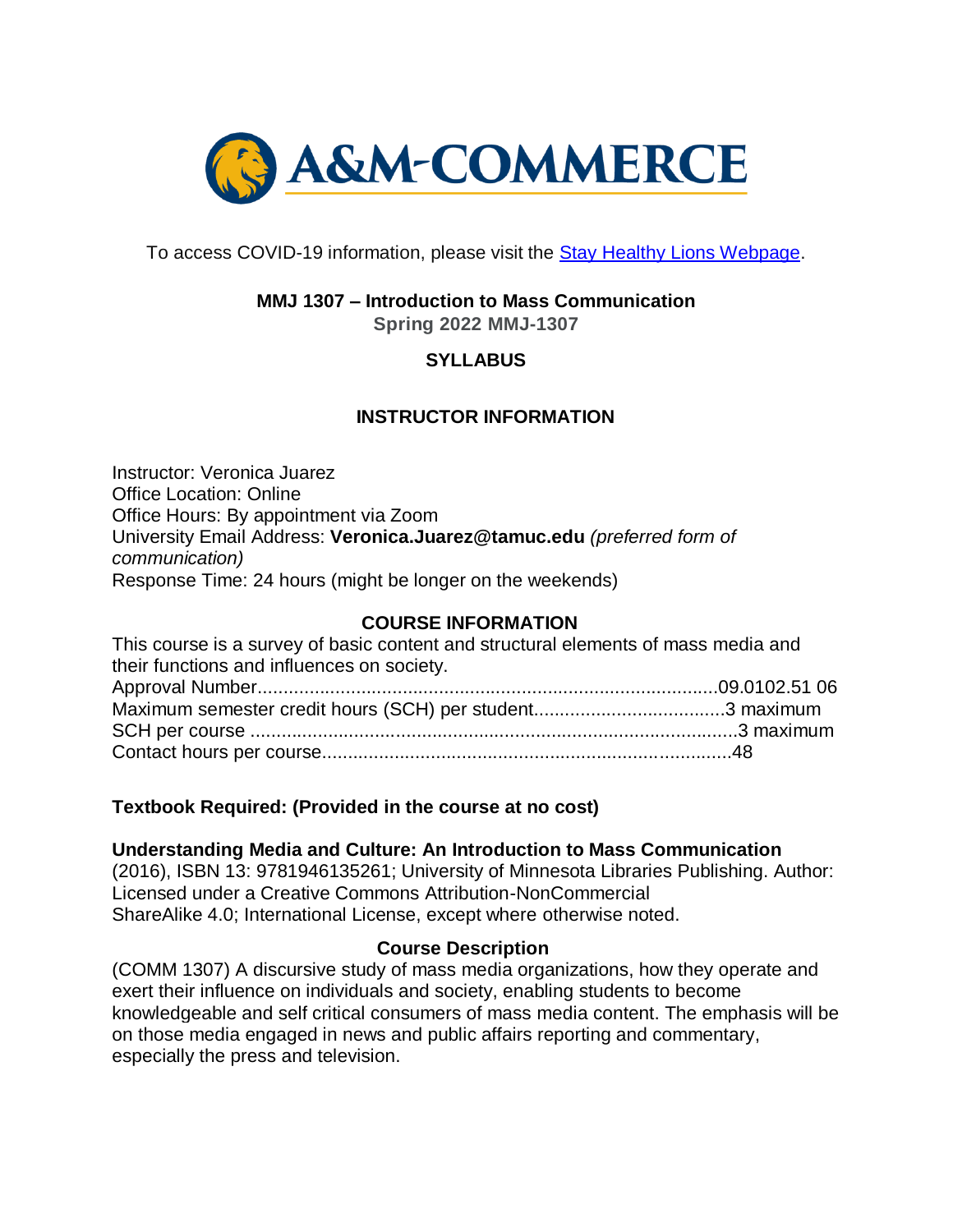## **Student Learning Outcomes**

Upon successful completion of this course, students will:

1. Demonstrate knowledge of what mass media is, cultural periods and development of mass media, and central theories and methods for researching media effects.

2. Demonstrate an understanding of the fundamental types, purposes, and relevance of each type of mass communication.

3. Demonstrate an understanding of mass media in historic, economic, political, and cultural realms.

4. Demonstrate an understanding of the business aspects of mass media and the influence of commercialism.

5. Demonstrate an understanding of evolving media technologies and relevant issues and trends to the globalization of mass media.

6. Demonstrate an understanding of mass media values, ethics, laws, and industry guidelines of mass media.

At the end of the course, the student will have experienced a discursive study of mass media organizations and how they operate and exert their influence on individuals and society to enable students to become knowledgeable and self-critical consumers of mass media content. The emphasis will be on those media engaged in news and public affairs reporting and commentary, especially the press and television.

## **Regular and Substantive Course Interaction**

As a general guide, students enrolled in a three semester hour course should spend one hour engaged in instructional activities and two to three hours on out-of-class work per week in a traditional semester. Students are expected to double this effort of engagement given that this course is being delivered in a seven-week term. Educational activities in this course are designed to ensure regular and substantive interaction between students and faculty to ensure that students are able to demonstrate competency.

# **Course Requirements**

## **Minimal Technical Skills Needed:**

Students will need a reliable computer and internet access for this course. Students must be able to effectively use myLeo email, myLeo Online D2L, and Microsoft Office.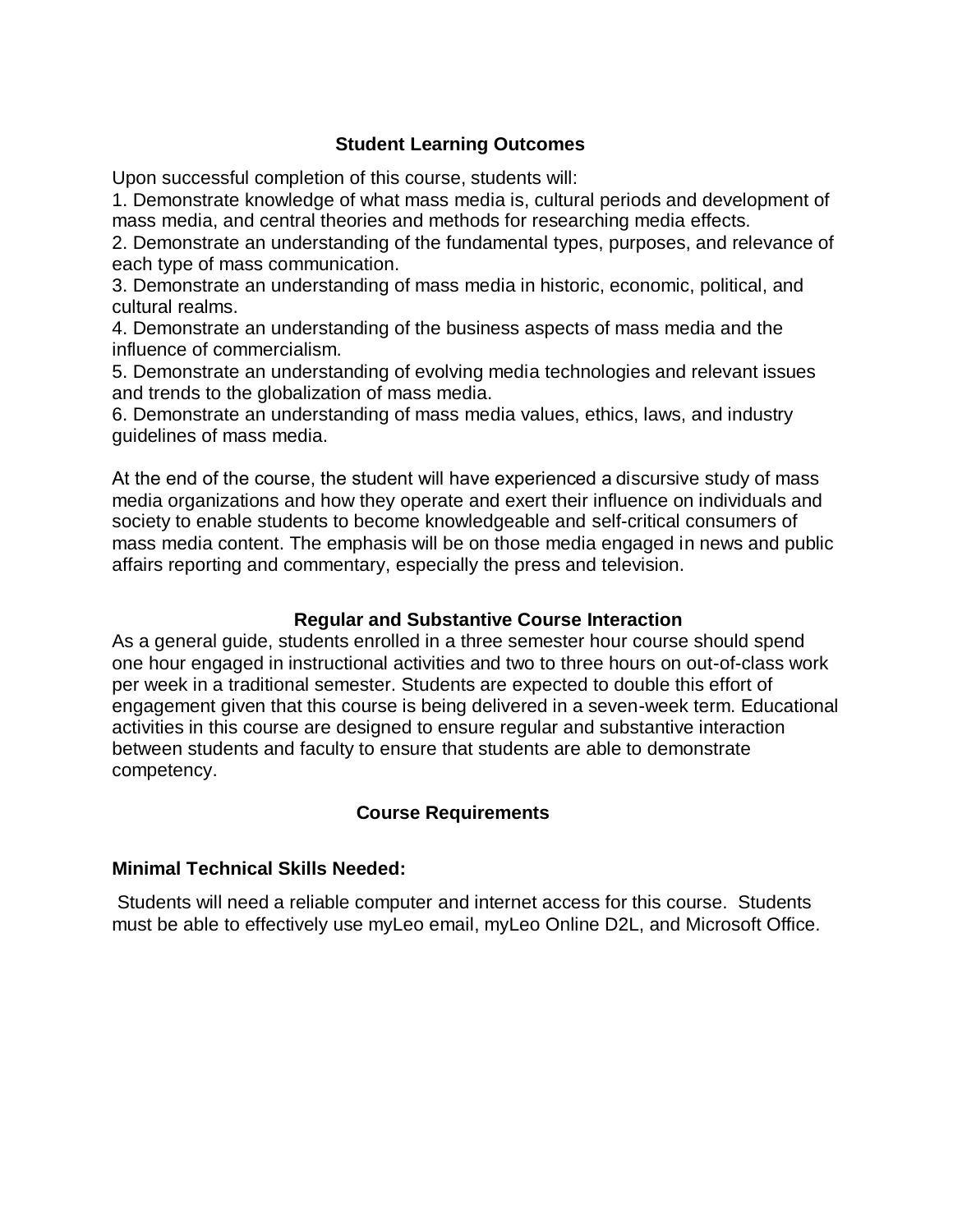## **Instructional Methods:**

This course is an online course. To be successful in this course, all content and course modules should be read and reviewed. All assignments and quizzes (both graded and not graded) must be completed. Please contact the instructor by email for any assistance.

This is a 7-week course divided into 5 competencies. Each competency has specific chapters to study. In addition to the reading materials, there are learning activities and videos to deepen your communication skills.

## **Student Responsibilities or Tips for Success in the Course:**

To be successful in this course, all content and course modules should be read and reviewed. All assignments and quizzes (both graded and not graded) should be completed. Please contact the instructor by email for any assistance.

## **Assessment:**

**Your final grade is your average score on the post-tests only.** Each competency is equally weighted. Final grades in this course will be based on the following scale:

## **Grading:**

Each post-test is an assessment of your knowledge of the material required for the competency. **A score of 80 points or higher is required on each posttest** to demonstrate competency. If you score less than 80 points on any competency you will have an opportunity to review the material and re-take the competency posttest. **You may take the posttest assessment up to three times.** If you have not passed the competency in three attempts, you will work with your advisor to determine another method of fulfilling the program requirements in this subject**. In order to demonstrate competency, a score of 80 points or higher is required.** There is also a pretest for each competency. The purpose of the pretest is to provide a baseline understanding of your knowledge in this competency**. The pretest is required for the course but is not part of your final grade.**

## **Grading Scale:**

 $A = 90\% - 100\%$  $B = 80\% - 89\%$  $F = 79%$  or Below

# **Technology Requirements:**

 *LMS* 

All course sections offered by Texas A&M University-Commerce have a corresponding course shell in the myLeo Online Learning Management System (LMS). Below are the technical requirements

Learning Management System (LMS) Requirements: View the [Learning Management System Requirements Webpage.](https://community.brightspace.com/s/article/Brightspace-Platform-Requirements)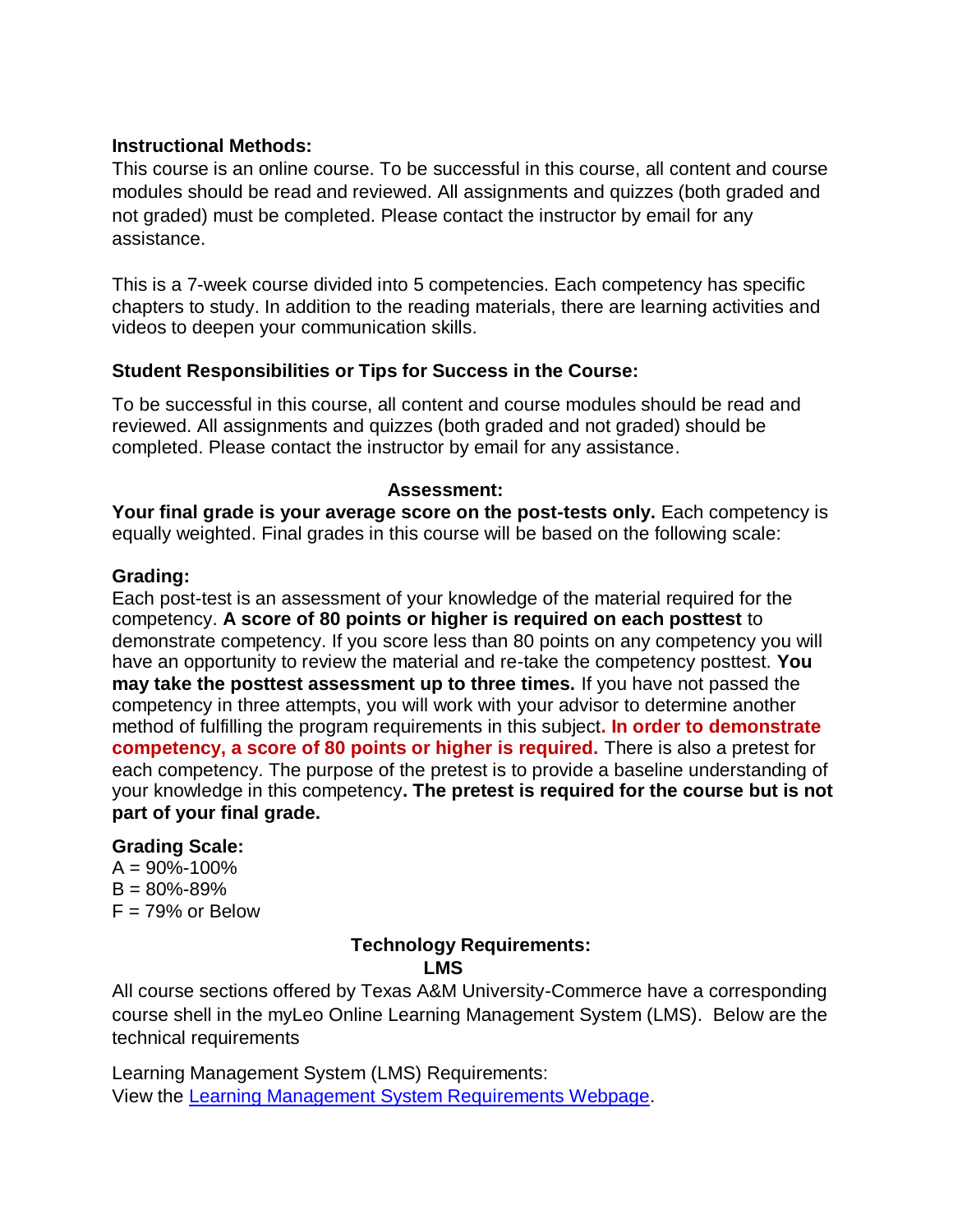LMS Browser Support: Learn more on the [LMS Browser Support Webpage.](https://documentation.brightspace.com/EN/brightspace/requirements/all/browser_support.htm)

YouSeeU Virtual Classroom Requirements: Visit the [Virtual Classroom Requirements Webpage.](https://support.youseeu.com/hc/en-us/articles/115007031107-Basic-System-Requirements)

# **ACCESS AND NAVIGATION**

You will need your campus-wide ID (CWID) and password to log into the course. If you do not know your CWID or have forgotten your password, contact the Center for IT Excellence (CITE) at 903.468.6000 or helpdesk@tamuc.edu.

Note: Personal computer and internet connection problems do not excuse the requirement to complete all course work in a timely and satisfactory manner. Each student needs to have a backup method to deal with these inevitable problems. These methods might include the availability of a backup PC at home or work, the temporary use of a computer at a friend's home, the local library, office service companies, Starbucks, a TAMUC campus open computer lab, etc.

# **COMMUNICATION AND SUPPORT**

Need Help? If you have any questions or are having difficulties with the course material, please contact your Instructor.

# **Technical Support:**

If you are having technical difficulty with any part of Brightspace, please contact Brightspace Technical Support at 1-877-325-7778. Other support options can be found on the [Brightspace Support Webpage.](https://community.brightspace.com/support/s/contactsupport)

# **Interaction with Instructor Statement**

This is an online course; therefore, expect most communication to be online as well. Correspondence will always be through university email (your "myLeo" mail) and announcements in myLeo online (D2L). The instructor will make every effort to respond to emails within 24 provided the correspondence follows the requirements listed below. Students are encouraged to check university email daily.

# **PROCEDURES/POLICIES**

# **COURSE AND UNIVERSITY**

# **Syllabus Change Policy**

The syllabus is a guide. Circumstances and events, such as student progress, may make it necessary for the instructor to modify the syllabus during the semester. Any changes made to the syllabus will be announced in advance.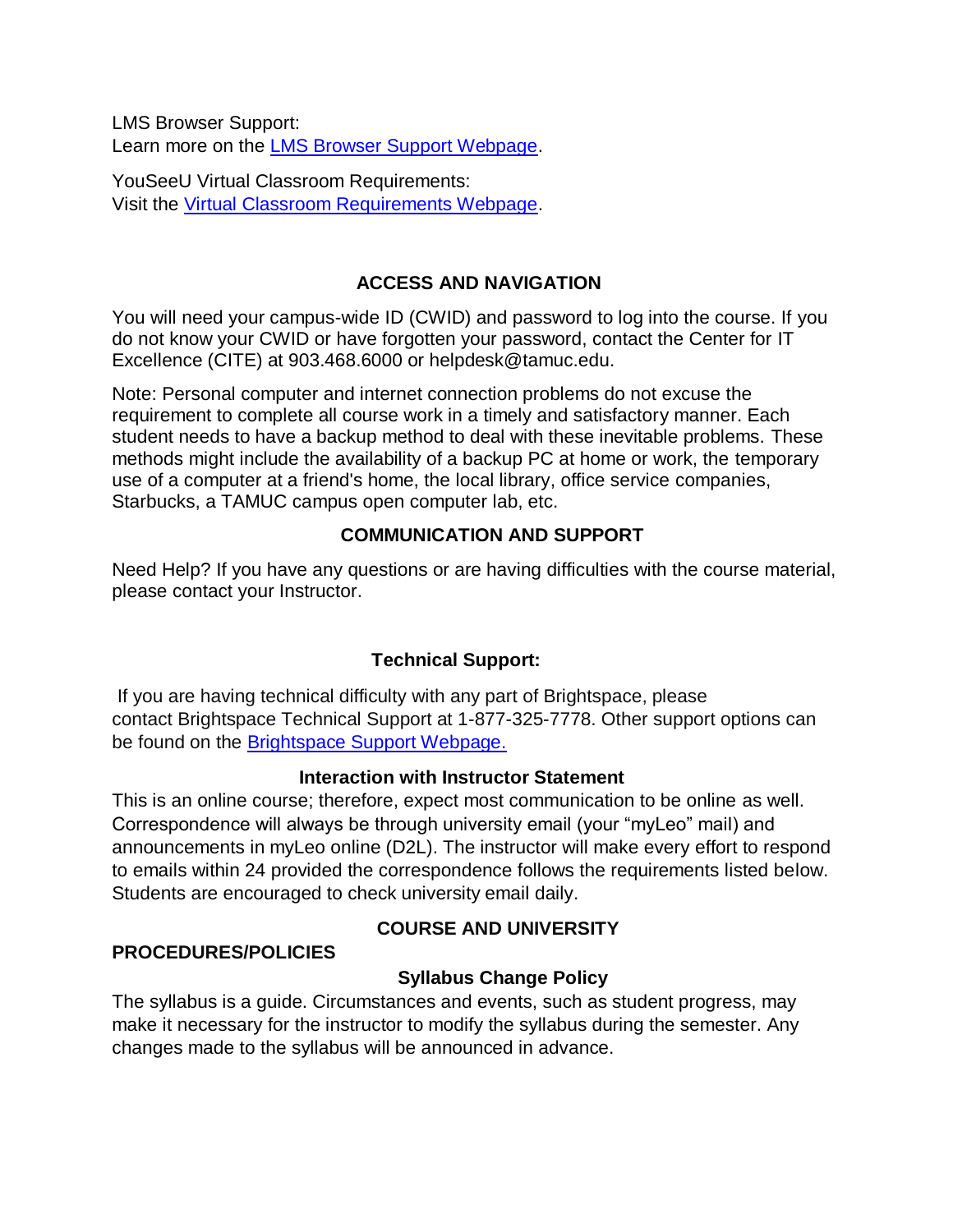## **Student Conduct**

All students enrolled at the University shall follow the tenets of common decency and acceptable behavior conducive to a positive learning environment. The Code of Student Conduct is described in detail online in the [Student Guidebook.](http://www.tamuc.edu/Admissions/oneStopShop/undergraduateAdmissions/studentGuidebook.aspx)

Students should also consult the [Rules of Netiquette Webpage](https://www.britannica.com/topic/netiquette) for more information regarding how to interact with students in an online forum.

## **TAMUC Attendance**

For more information about the attendance policy, please view the [Attendance](http://www.tamuc.edu/admissions/registrar/generalInformation/attendance.aspx)  [Webpage](http://www.tamuc.edu/admissions/registrar/generalInformation/attendance.aspx) and the [Class Attendance Policy](http://www.tamuc.edu/aboutUs/policiesProceduresStandardsStatements/rulesProcedures/13students/academic/13.99.99.R0.01.pdf)

# **Academic Integrity**

Students at Texas A&M University-Commerce are expected to maintain high standards of integrity and honesty in all of their scholastic work. For more details and the definition of academic dishonesty see the following procedures:

[Undergraduate Academic Dishonesty P](http://www.tamuc.edu/aboutUs/policiesProceduresStandardsStatements/rulesProcedures/13students/undergraduates/13.99.99.R0.03UndergraduateAcademicDishonesty.pdf)olicy

[Undergraduate Student Academic Dishonesty Form](http://www.tamuc.edu/aboutUs/policiesProceduresStandardsStatements/rulesProcedures/documents/13.99.99.R0.03UndergraduateStudentAcademicDishonestyForm.pdf)

## **Students with Disabilities-- ADA Statement**

The Americans with Disabilities Act (ADA) is a federal anti-discrimination statute that provides comprehensive civil rights protection for persons with disabilities. Among other things, this legislation requires that all students with disabilities be guaranteed a learning environment that provides for reasonable accommodation of their disabilities. If you have a disability requiring an accommodation, please contact:

## **Office of Student Disability Resources and Services**

Texas A&M University-Commerce

Velma K. Waters Library Rm 162

Phone (903) 886-5150 or (903) 886-5835

Fax (903) 468-8148

Email: [studentdisabilityservices@tamuc.edu](mailto:studentdisabilityservices@tamuc.edu)

Website: [Office of Student Disability Resources and Services](http://www.tamuc.edu/campusLife/campusServices/studentDisabilityResourcesAndServices/)

## **Nondiscrimination Notice**

Texas A&M University-Commerce will comply in the classroom, and in online courses, with all federal and state laws prohibiting discrimination and related retaliation on the basis of race, color, religion, sex, national origin, disability, age, genetic information, or veteran status. Further, an environment free from discrimination on the basis of sexual orientation, gender identity, or gender expression will be maintained.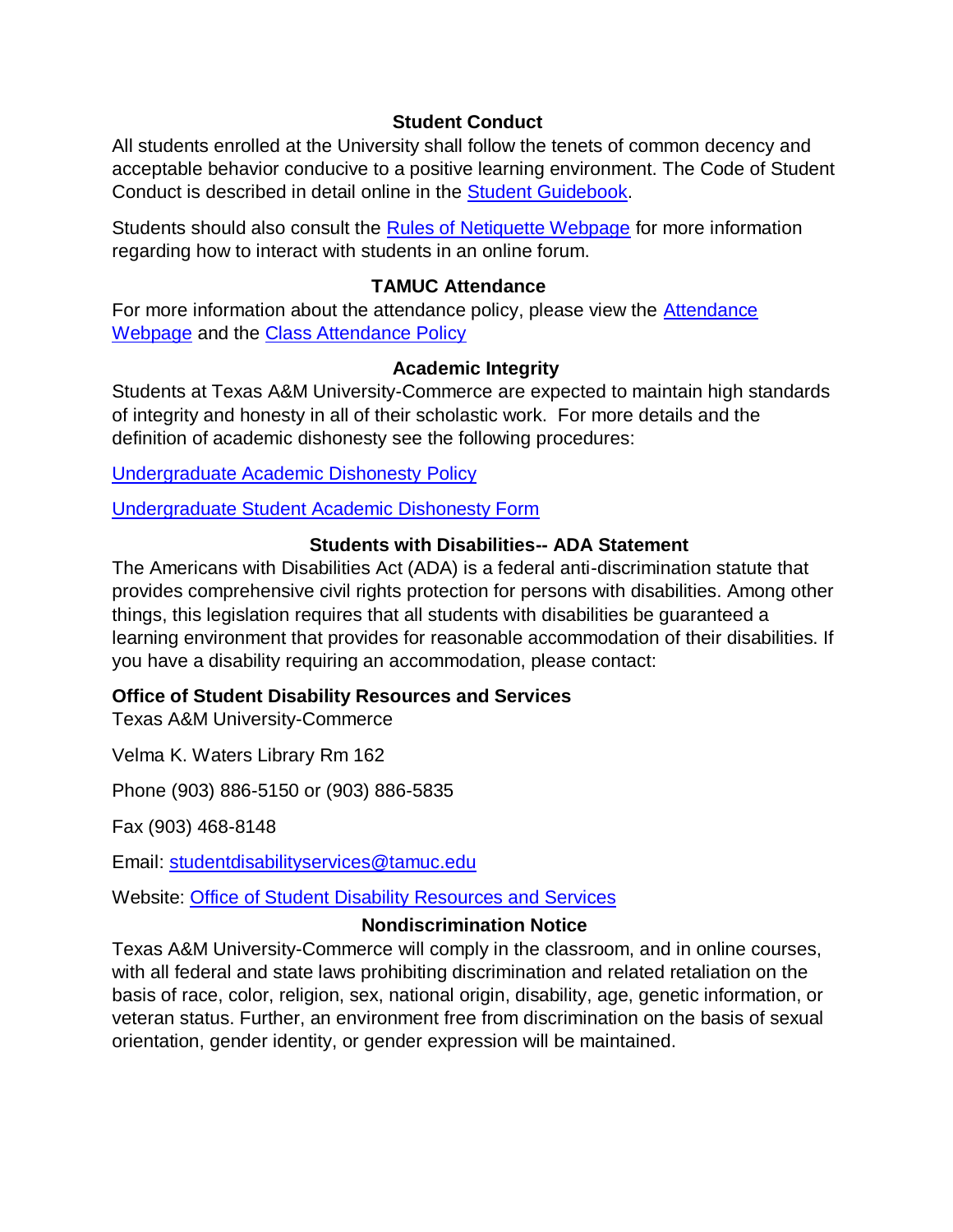# **Campus Concealed Carry Statement**

Texas Senate Bill - 11 (Government Code 411.2031, et al.) authorizes the carrying of a concealed handgun in Texas A&M University-Commerce buildings only by persons who have been issued and are in possession of a Texas License to Carry a Handgun. Qualified law enforcement officers or those who are otherwise authorized to carry a concealed handgun in the State of Texas are also permitted to do so. Pursuant to Penal Code (PC) 46.035 and A&M-Commerce Rule 34.06.02.R1, license holders may not carry a concealed handgun in restricted locations.

For a list of locations, please refer to the [Carrying Concealed Handguns On Campus](http://www.tamuc.edu/aboutUs/policiesProceduresStandardsStatements/rulesProcedures/34SafetyOfEmployeesAndStudents/34.06.02.R1.pdf) document and/or consult your event organizer.

Pursuant to PC 46.035, the open carrying of handguns is prohibited on all A&M-Commerce campuses. Report violations to the University Police Department at 903- 886-5868 or 9-1-1.

# **Counseling Center**

**The Counseling Center at A&M-Commerce, located in the Halladay Building, Room 203, offers counseling services, educational programming, and connection to community resources for students. Students have 24/7 access to the Counseling Center's crisis assessment services by calling 903-886-5145. For more information regarding Counseling Center events and confidential services, please visit [www.tamuc.edu/counsel](https://outlook.tamuc.edu/owa/redir.aspx?C=TdO3L4WhemCcPnyQ0wud_WyC5YnfbUodl-xrSuYHeSURqB3hvkHZCA..&URL=http%3a%2f%2fwww.tamuc.edu%2fcounsel)**

# **COURSE OUTLINE**

# **Competencies:**

The course learning outcomes are grouped into five competencies.

**Competency #1:** Students will demonstrate knowledge of what mass media is, cultural periods and development of mass media, and central theories and methods for researching mass media. (LO1)

# **ASSIGNMENTS:**

-Complete Pre-test 1

-Read **Chapters 1 and 2** along with the first few sections of the chapters on each type that explain the media type and the history and growth of that form of media (**3.1, 4.1, 5.1, 6.1, 7.1, 8.1, 9.1, 10.1, 11.1**). -Complete Post-test 1 with a grade of 80% or higher

**Competency #2:** Students will understand all the media types and the history and growth of each. These types consist of books, newspapers, magazines, music, radio, TV, electronic games and entertainment, and the internet and social media as well as the historical, economic, political, and cultural impacts of these forms of mass media on society. (LO2 & LO3)

-Complete Pre-test 2

-Read **Chapters 3 - 11**.

-Complete Post-test 2 with a grade of 80% or higher